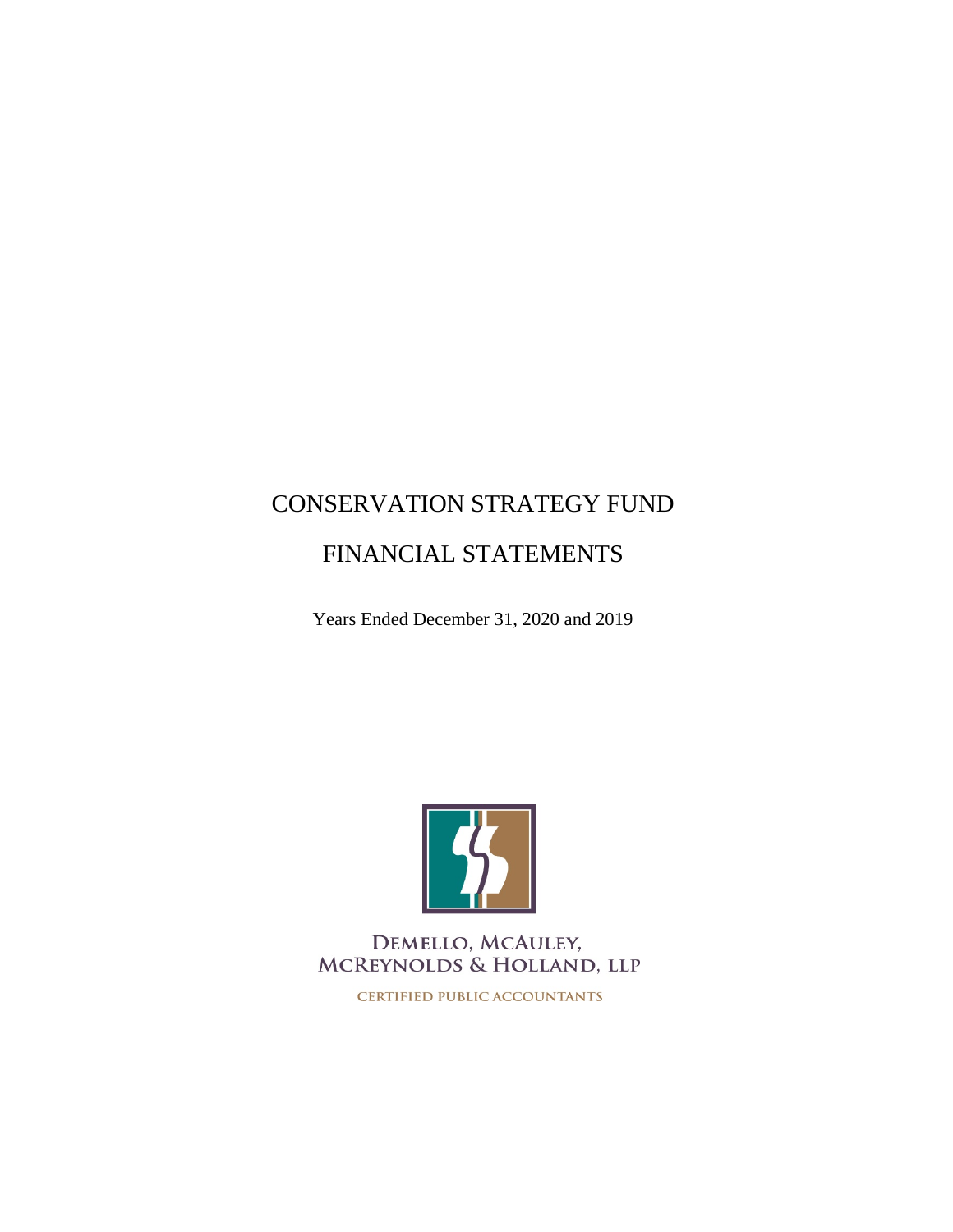## **TABLE OF CONTENTS**

|                             | Page No. |
|-----------------------------|----------|
|                             |          |
| <b>FINANCIAL STATEMENTS</b> |          |
|                             | 2        |
|                             | 3        |
|                             | 4        |
|                             | 6        |
|                             |          |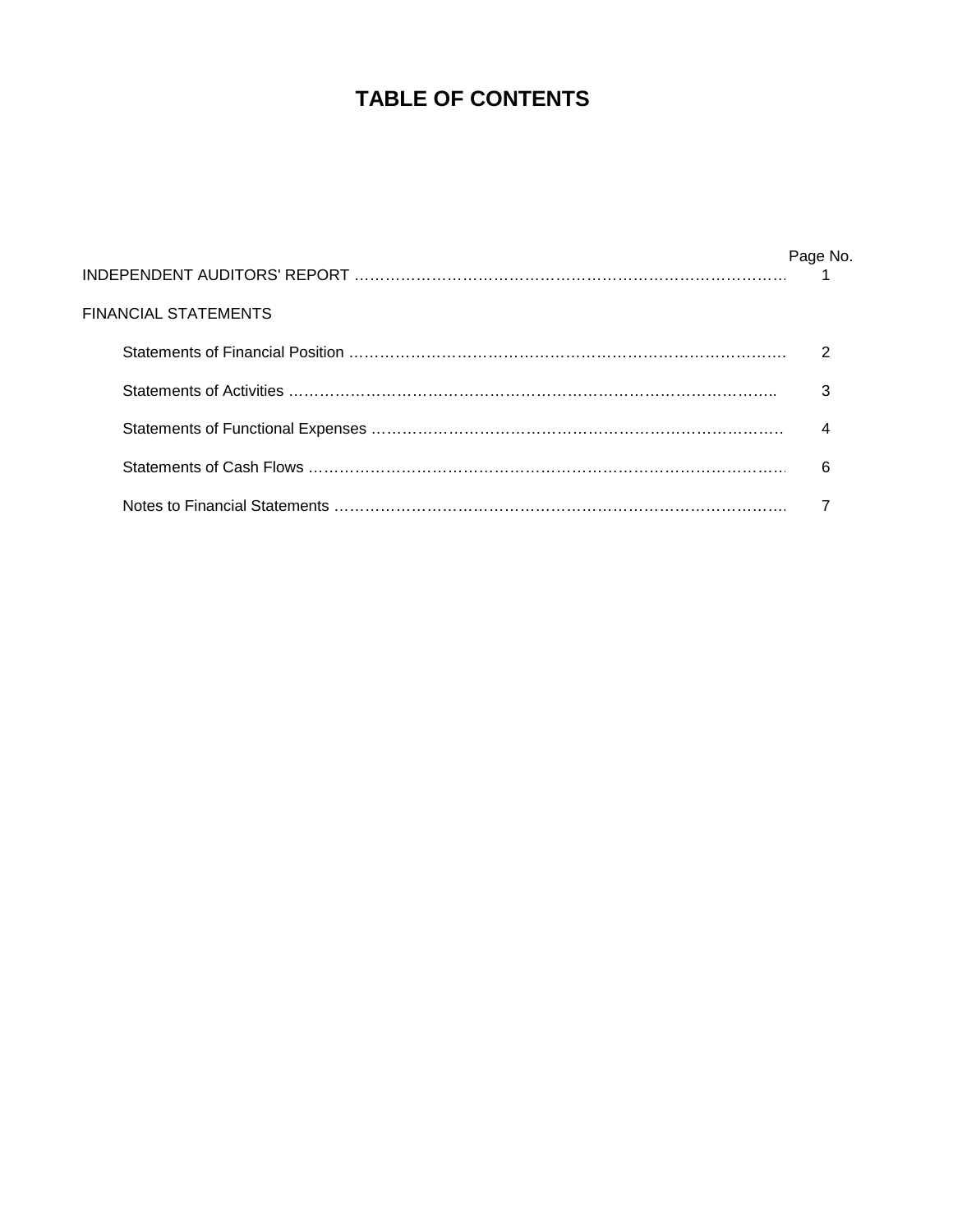Keith G. Demello, CPA Kimber L. McReynolds, CPA Shan L. Grundman, CPA Jennifer L. Furber, CPA



J. William McAuley, CPA Philip R. Holland, CPA Sarah J. Wright, CPA

## **DEMELLO, MCAULEY, MCREYNOLDS & HOLLAND, LLP**

#### **CERTIFIED PUBLIC ACCOUNTANTS**

## **INDEPENDENT AUDITORS' REPORT**

To the Board of Directors Conservation Strategy Fund

We have audited the accompanying financial statements of Conservation Strategy Fund (a nonprofit organization), which comprise the statements of financial position as of December 31, 2020 and 2019, and the related statements of activities, functional expenses, and cash flows for the years then ended, and the related notes to the financial statements.

### **Management's Responsibility for the Financial Statements**

Management is responsible for the preparation and fair presentation of these financial statements in accordance with accounting principles generally accepted in the United States of America: this includes the design, implementation, and maintenance of internal control relevant to the preparation and fair presentation of financial statements that are free from material misstatement, whether due to fraud or error.

### **Auditor's Responsibility**

Our responsibility is to express an opinion on these financial statements based on our audit. We conducted our audit in accordance with auditing standards generally accepted in the United States of America. Those standards require that we plan and perform the audit to obtain reasonable assurance about whether the financial statements are free of material misstatement.

An audit involves performing procedures to obtain audit evidence about the amounts and disclosures in the financial statements. The procedures selected depend on the auditor's judgment, including the assessment of the risks of material misstatement of the financial statements, whether due to fraud or error. In making those risk assessments, the auditor considers internal control relevant to the entity's preparation and fair presentation of the financial statements in order to design audit procedures that are appropriate in the circumstances, but not for the purpose of expressing an opinion on the effectiveness of the entity's internal control. Accordingly, we express no such opinion. An audit also includes evaluating the appropriateness of accounting policies used and the reasonableness of significant estimates made by management, as well as evaluating the overall presentation of the financial statements.

We believe that the audit evidence we have obtained is sufficient and appropriate to provide a reasonable basis for our audit opinion.

### **Opinion**

In our opinion, the financial statements referred to above present fairly, in all material respects, the financial position of Conservation Strategy Fund as of December 31, 2020 and 2019, and the changes in its net assets and cash flows for the years then ended in accordance with accounting principles generally accepted in the United States of America.

Demello, Z'auly, Z'Reynolds & Holland, LLD

Eureka, California September 28, 2021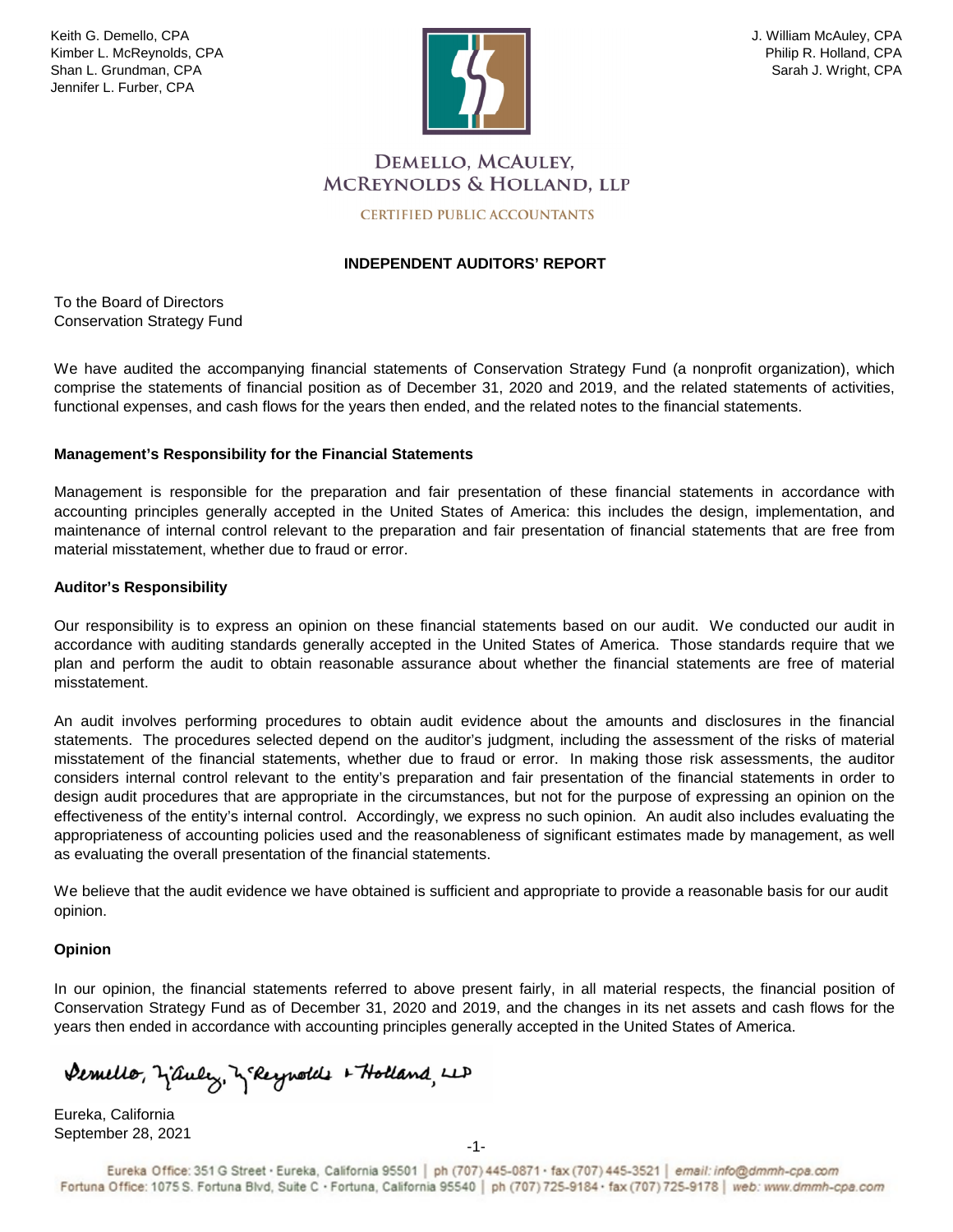## **CONSERVATION STRATEGY FUND STATEMENTS OF FINANCIAL POSITION December 31, 2020 and 2019**

|                                                                                                           |                                  |                           | 2020                                              | 2019                                                    |
|-----------------------------------------------------------------------------------------------------------|----------------------------------|---------------------------|---------------------------------------------------|---------------------------------------------------------|
| <b>ASSETS</b>                                                                                             |                                  |                           |                                                   |                                                         |
| <b>CURRENT ASSETS</b>                                                                                     |                                  |                           |                                                   |                                                         |
| Cash and cash equivalents<br>Investments<br>Grants receivable<br>Contracts receivable<br>Prepaid expenses |                                  | \$                        | 2,259,589<br>0<br>450,280<br>88,211<br>365,138    | \$<br>2,349,140<br>9,209<br>180,000<br>92,394<br>12,063 |
|                                                                                                           | <b>TOTAL CURRENT ASSETS</b>      |                           | 3,163,218                                         | 2,642,806                                               |
| <b>EQUIPMENT, NET</b>                                                                                     |                                  |                           | $\mathbf 0$                                       | 0                                                       |
| <b>OTHER ASSETS</b>                                                                                       |                                  |                           |                                                   |                                                         |
| Deposits                                                                                                  |                                  |                           | 1,050                                             | 1,050                                                   |
|                                                                                                           |                                  |                           | 1,050                                             | 1,050                                                   |
|                                                                                                           | <b>TOTAL ASSETS</b>              | $\boldsymbol{\mathsf{S}}$ | 3,164,268                                         | \$<br>2,643,856                                         |
| <b>LIABILITIES AND NET ASSETS</b><br><b>CURRENT LIABILITIES</b>                                           |                                  |                           |                                                   |                                                         |
| Accounts payable<br>Accrued expenses<br>Contracts payable<br>Deferred revenue                             | <b>TOTAL CURRENT LIABILITIES</b> | \$                        | 15,153<br>148,962<br>19,250<br>184,954<br>368,319 | \$<br>13,512<br>140,419<br>16,051<br>132,650<br>302,632 |
|                                                                                                           |                                  |                           |                                                   |                                                         |
| <b>NET ASSETS</b><br>Without donor restrictions<br>With donor restrictions                                |                                  |                           | 1,202,599<br>1,593,350                            | 859,364<br>1,481,860                                    |
|                                                                                                           | <b>TOTAL NET ASSETS</b>          |                           | 2,795,949                                         | 2,341,224                                               |
|                                                                                                           | TOTAL LIABILITIES AND NET ASSETS | \$                        | 3,164,268                                         | \$<br>2,643,856                                         |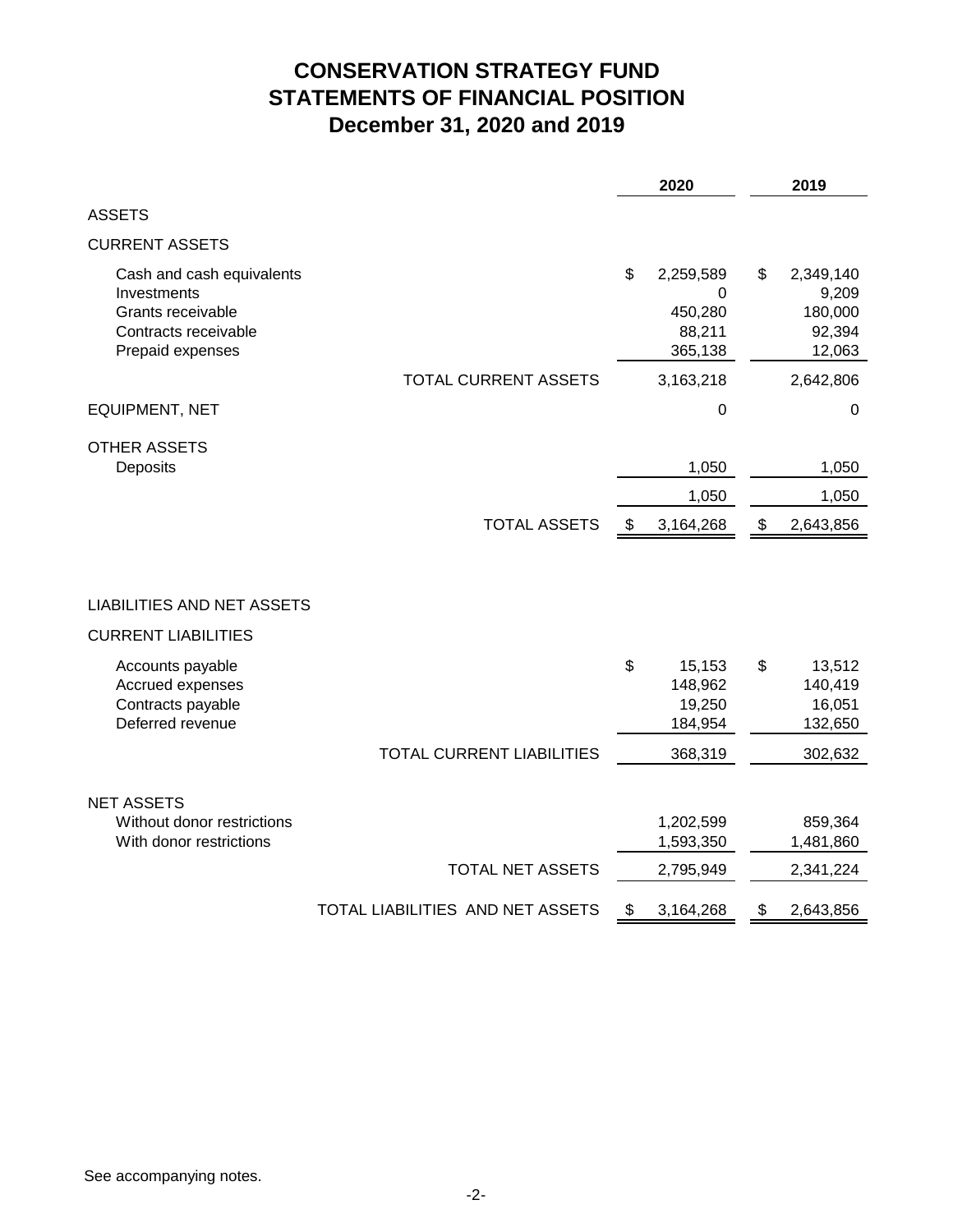## **CONSERVATION STRATEGY FUND STATEMENTS OF ACTIVITIES For the Years Ended December 31, 2020 and 2019**

|                                                                        | 2020            | 2019          |
|------------------------------------------------------------------------|-----------------|---------------|
| CHANGES IN NET ASSETS WITHOUT DONOR RESTRICTIONS                       |                 |               |
| <b>REVENUES AND GAINS</b>                                              |                 |               |
| Donations                                                              | \$<br>62,533    | \$<br>96,180  |
| Grants and awards                                                      | 234,851         | 32,000        |
| Contracts                                                              | 694,925         | 593,443       |
| Tuition income                                                         | 37,300          | 37,490        |
| Direct income from foreign offices                                     | 318,224         | 255,304       |
| Miscellaneous revenue                                                  | 0               | 5,157         |
| Interest and dividends                                                 | 21,238          | 8,916         |
| Net realized and unrealized gains (losses) on investments              | 0               | (1,037)       |
| Paycheck Protection Progam funds                                       | 113,238         | 0             |
| <b>TOTAL REVENUES AND GAINS</b>                                        |                 |               |
| <b>WITHOUT DONOR RESTRICTIONS</b>                                      | 1,482,309       | 1,027,453     |
| NET ASSETS RELEASED FROM RESTRICTION                                   |                 |               |
| Satisfaction of program restrictions                                   | 771,890         | 1,186,837     |
| TOTAL NET ASSETS RELEASED                                              |                 |               |
| <b>FROM RESTRICTION</b>                                                | 771,890         | 1,186,837     |
| TOTAL REVENUES, GAINS AND OTHER SUPPORT                                |                 |               |
| <b>WITHOUT DONOR RESTRICTIONS</b>                                      | 2,254,199       | 2,214,290     |
| <b>EXPENSES</b>                                                        |                 |               |
| Program                                                                | 1,698,118       | 1,872,340     |
| Supporting services:                                                   |                 |               |
| Management and general                                                 | 189,276         | 279,789       |
| Fundraising                                                            | 23,570          | 31,037        |
| TOTAL FUNCTIONAL EXPENSES                                              | 1,910,964       | 2,183,166     |
| INCREASE (DECREASE) IN NET ASSETS<br><b>WITHOUT DONOR RESTRICTIONS</b> | 343,235         | 31,124        |
| CHANGES IN NET ASSETS WITH DONOR RESTRICTIONS                          |                 |               |
| Support                                                                | 883,380         | 687,003       |
| Net assets released from restriction                                   | (771, 890)      | (1, 186, 837) |
| INCREASE (DECREASE) IN NET ASSETS<br><b>WITH DONOR RESTRICTIONS</b>    | 111,490         | (499,834)     |
| INCREASE (DECREASE) IN NET ASSETS                                      | 454,725         | (468, 710)    |
| NET ASSETS AT BEGINNING OF YEAR                                        | 2,341,224       | 2,809,934     |
|                                                                        |                 |               |
| NET ASSETS AT END OF YEAR                                              | 2,795,949<br>\$ | \$2,341,224   |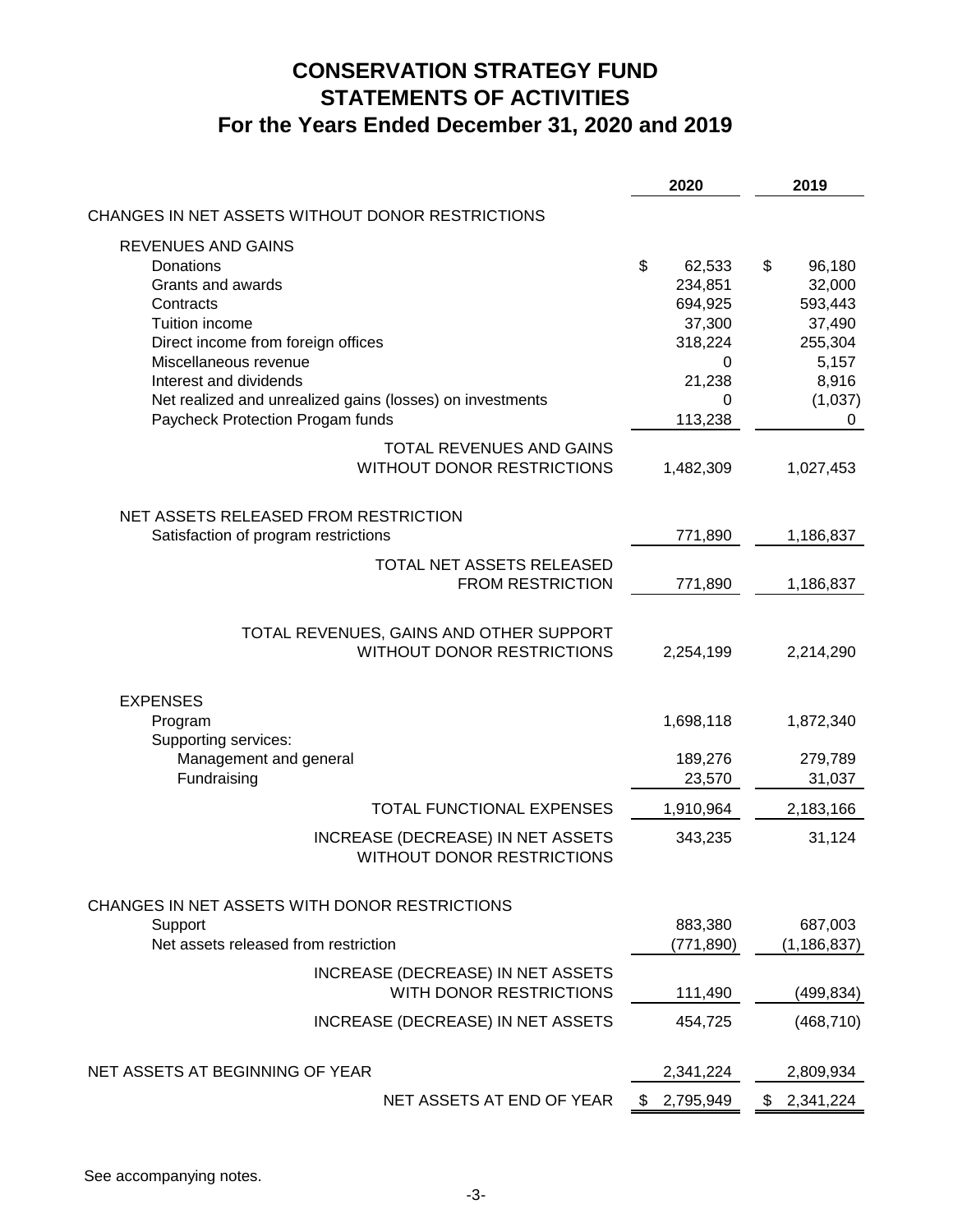## **CONSERVATION STRATEGY FUND STATEMENT OF FUNCTIONAL EXPENSES For the Year Ended December 31, 2020**

|                              | Program<br><b>Services</b>             |           | <b>Supporting</b><br><b>Services</b> |         |                  |                | <b>Total</b>    |
|------------------------------|----------------------------------------|-----------|--------------------------------------|---------|------------------|----------------|-----------------|
|                              | <b>Conservation</b><br><b>Services</b> |           | <b>Management</b><br>and General     |         | Fund-<br>Raising |                | <b>Total</b>    |
| Personnel:                   |                                        |           |                                      |         |                  |                |                 |
| Salaries and wages           | \$                                     | 754,875   | \$                                   | 112,023 | \$               | 8,586          | \$<br>875,484   |
| Payroll taxes                |                                        | 78,515    |                                      | 8,446   |                  | 819            | 87,780          |
| Employee benefits            |                                        | 62,190    |                                      | 16,912  |                  | 934            | 80,036          |
| Total personnel              |                                        | 895,580   |                                      | 137,381 |                  | 10,339         | 1,043,300       |
| Communications               |                                        | 11,018    |                                      | 875     |                  | 55             | 11,948          |
| Contract expenses            |                                        | 611,498   |                                      | 34,096  |                  | 12,189         | 657,783         |
| Dues and subscriptions       |                                        | 4,877     |                                      | 3,165   |                  | 0              | 8,042           |
| Interest                     |                                        | 0         |                                      | 1,038   |                  | 0              | 1,038           |
| Insurance                    |                                        | 2,718     |                                      | 244     |                  | 0              | 2,962           |
| Temporary employment         |                                        | 12,577    |                                      | 155     |                  | 0              | 12,732          |
| Occupancy                    |                                        | 45,774    |                                      | 2,880   |                  | 260            | 48,914          |
| Office                       |                                        | 9,754     |                                      | 1,408   |                  | 692            | 11,854          |
| Printing                     |                                        | 88        |                                      | 4,300   |                  | $\overline{2}$ | 4,390           |
| <b>Professional services</b> |                                        | 33,479    |                                      | 2,064   |                  | 25             | 35,568          |
| <b>Supplies</b>              |                                        | 6,669     |                                      | 470     |                  | 8              | 7,147           |
| Training facility costs      |                                        | 33,727    |                                      | 0       |                  | 0              | 33,727          |
| Travel                       |                                        | 30,359    |                                      | 1,200   |                  | $\Omega$       | 31,559          |
| Total functional expenses    | \$.                                    | 1,698,118 | \$                                   | 189,276 | \$               | 23,570         | \$<br>1,910,964 |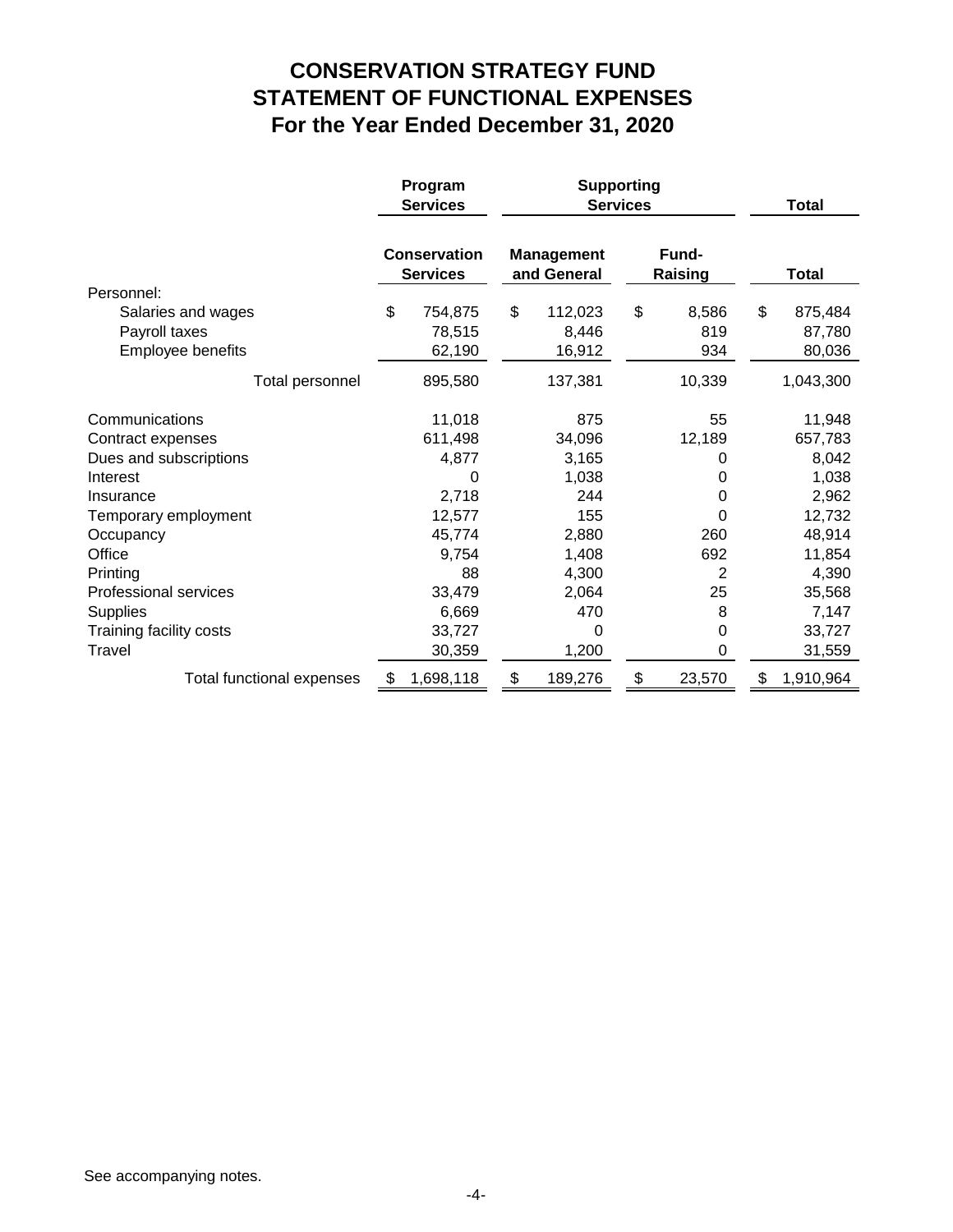## **CONSERVATION STRATEGY FUND STATEMENT OF FUNCTIONAL EXPENSES For the Year Ended December 31, 2019**

|                              | Program<br><b>Services</b> |                                        | <b>Supporting</b><br><b>Services</b> |                                  |    |                  | <b>Total</b>    |
|------------------------------|----------------------------|----------------------------------------|--------------------------------------|----------------------------------|----|------------------|-----------------|
|                              |                            | <b>Conservation</b><br><b>Services</b> |                                      | <b>Management</b><br>and General |    | Fund-<br>Raising | <b>Total</b>    |
| Personnel:                   |                            |                                        |                                      |                                  |    |                  |                 |
| Salaries and wages           | \$                         | 774,178                                | \$                                   | 161,679                          | \$ | 22,873           | \$<br>958,730   |
| Payroll taxes                |                            | 87,806                                 |                                      | 12,682                           |    | 1,888            | 102,376         |
| Employee benefits            |                            | 95,460                                 |                                      | 38,553                           |    | 5,172            | 139,185         |
| Total personnel              |                            | 957,444                                |                                      | 212,914                          |    | 29,933           | 1,200,291       |
| Communications               |                            | 11,698                                 |                                      | 1,694                            |    | 260              | 13,652          |
| Contract expenses            |                            | 458,247                                |                                      | 38,044                           |    | 0                | 496,291         |
| Dues and subscriptions       |                            | 2,861                                  |                                      | 282                              |    | 21               | 3,164           |
| <b>Expensed equipment</b>    |                            | 7,877                                  |                                      | 3                                |    | 0                | 7,880           |
| Insurance                    |                            | 4,328                                  |                                      | 707                              |    | 0                | 5,035           |
| Temporary employment         |                            | 14,922                                 |                                      | 0                                |    | 0                | 14,922          |
| Occupancy                    |                            | 63,214                                 |                                      | 6,974                            |    | 327              | 70,515          |
| Office                       |                            | 9,787                                  |                                      | 2,114                            |    | 442              | 12,343          |
| Printing                     |                            | 1,705                                  |                                      | 688                              |    | 0                | 2,393           |
| <b>Professional services</b> |                            | 14,786                                 |                                      | 15,293                           |    | 0                | 30,079          |
| <b>Supplies</b>              |                            | 9,968                                  |                                      | 276                              |    | 53               | 10,297          |
| Training facility costs      |                            | 182,069                                |                                      | 0                                |    | 0                | 182,069         |
| Travel                       |                            | 133,434                                |                                      | 800                              |    |                  | 134,235         |
| Total functional expenses    | \$.                        | 1,872,340                              | \$                                   | 279,789                          | \$ | 31,037           | \$<br>2,183,166 |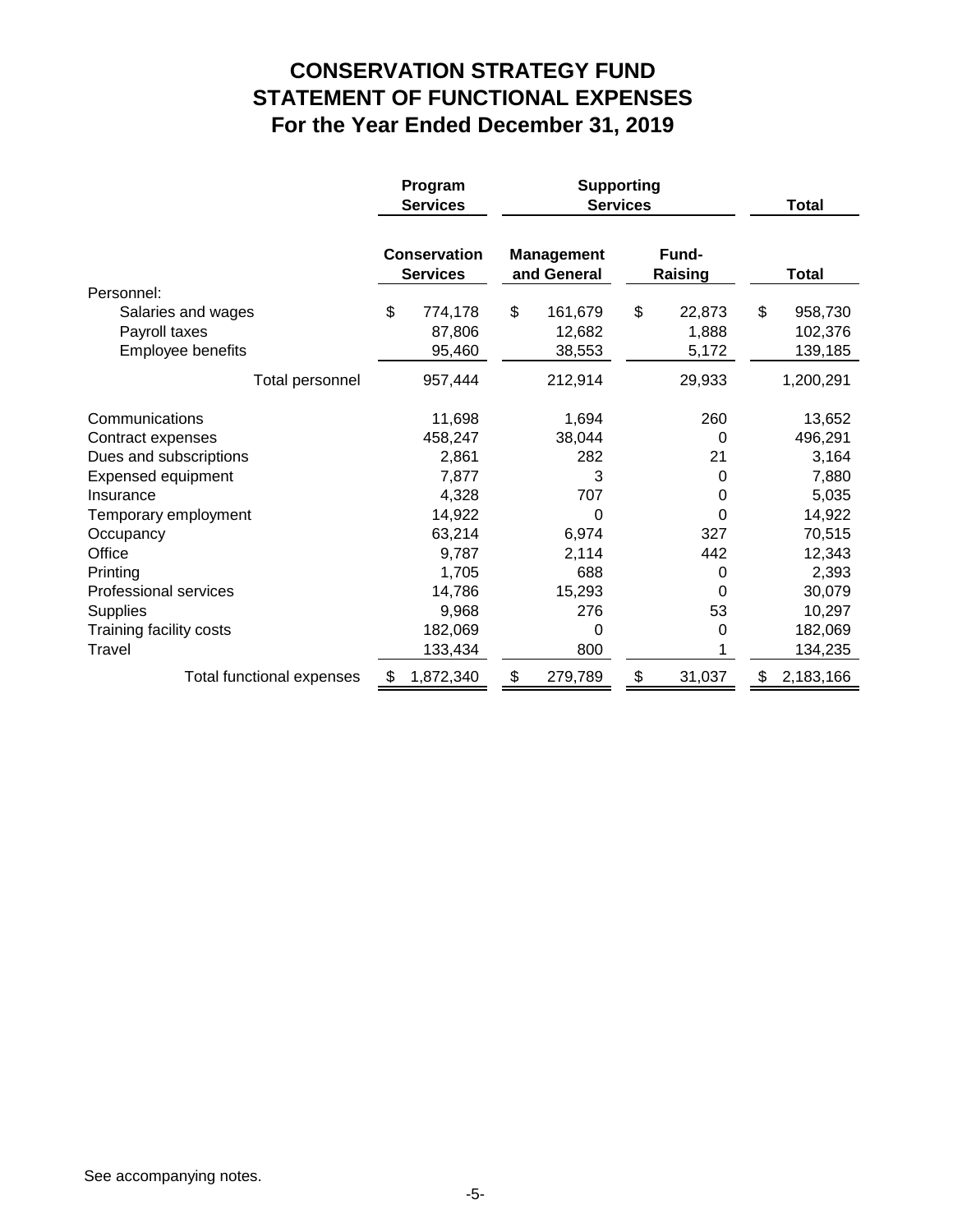## **CONSERVATION STRATEGY FUND STATEMENTS OF CASH FLOWS For the Years Ended December 31, 2020 and 2019**

|                                                                   | 2020            | 2019 |                     |  |
|-------------------------------------------------------------------|-----------------|------|---------------------|--|
| CASH FLOWS FROM OPERATING ACTIVITIES                              |                 |      |                     |  |
| Increase (decrease) in net assets                                 | \$<br>454,725   | \$   | (468, 710)          |  |
| Adjustments to reconcile increase (decrease) in net assets to     |                 |      |                     |  |
| net cash provided (used) by operating activities:                 |                 |      |                     |  |
| Net realized and unrealized (gain) loss on investments            | 0               |      | 1,037               |  |
| Net non-cash donation                                             | (10, 587)       |      | (9,819)             |  |
| (Increase) decrease in operating assets:                          |                 |      |                     |  |
| Grants receivable<br>Contracts receivable                         | (270, 280)      |      | 557,500             |  |
|                                                                   | 4,183           |      | (92, 394)<br>73,766 |  |
| Prepaid expenses<br>Increase (decrease) in operating liabilities: | (353,075)       |      |                     |  |
| Accounts payable                                                  | 1,641           |      | (2,762)             |  |
| Accrued expenses                                                  | 8,543           |      | (2,661)             |  |
| Contracts payable                                                 | 3,199           |      | 9,051               |  |
| Deferred revenue                                                  | 52,304          |      | 1,768               |  |
| NET CASH PROVIDED (USED) BY OPERATING ACTIVITIES                  | (109, 347)      |      | 66,776              |  |
| CASH FLOWS FROM INVESTING ACTIVITIES                              |                 |      |                     |  |
| Proceeds from sale of securities                                  | 19,796          |      | 14,095              |  |
| NET CASH PROVIDED BY INVESTING ACTIVITIES                         | 19,796          |      | 14,095              |  |
|                                                                   |                 |      |                     |  |
| NET INCREASE (DECREASE) IN CASH AND CASH EQUIVALENTS              | (89, 551)       |      | 80,871              |  |
| CASH AT BEGINNING OF THE YEAR                                     | 2,349,140       |      | 2,268,269           |  |
| CASH AT END OF YEAR                                               | \$<br>2,259,589 | \$   | 2,349,140           |  |
| SUPPLEMENTAL DISCLOSURES                                          |                 |      |                     |  |
| Interest paid                                                     | 1,038           | \$   | 0                   |  |
|                                                                   |                 |      |                     |  |
| Taxes paid                                                        | \$<br>0         | \$   | 0                   |  |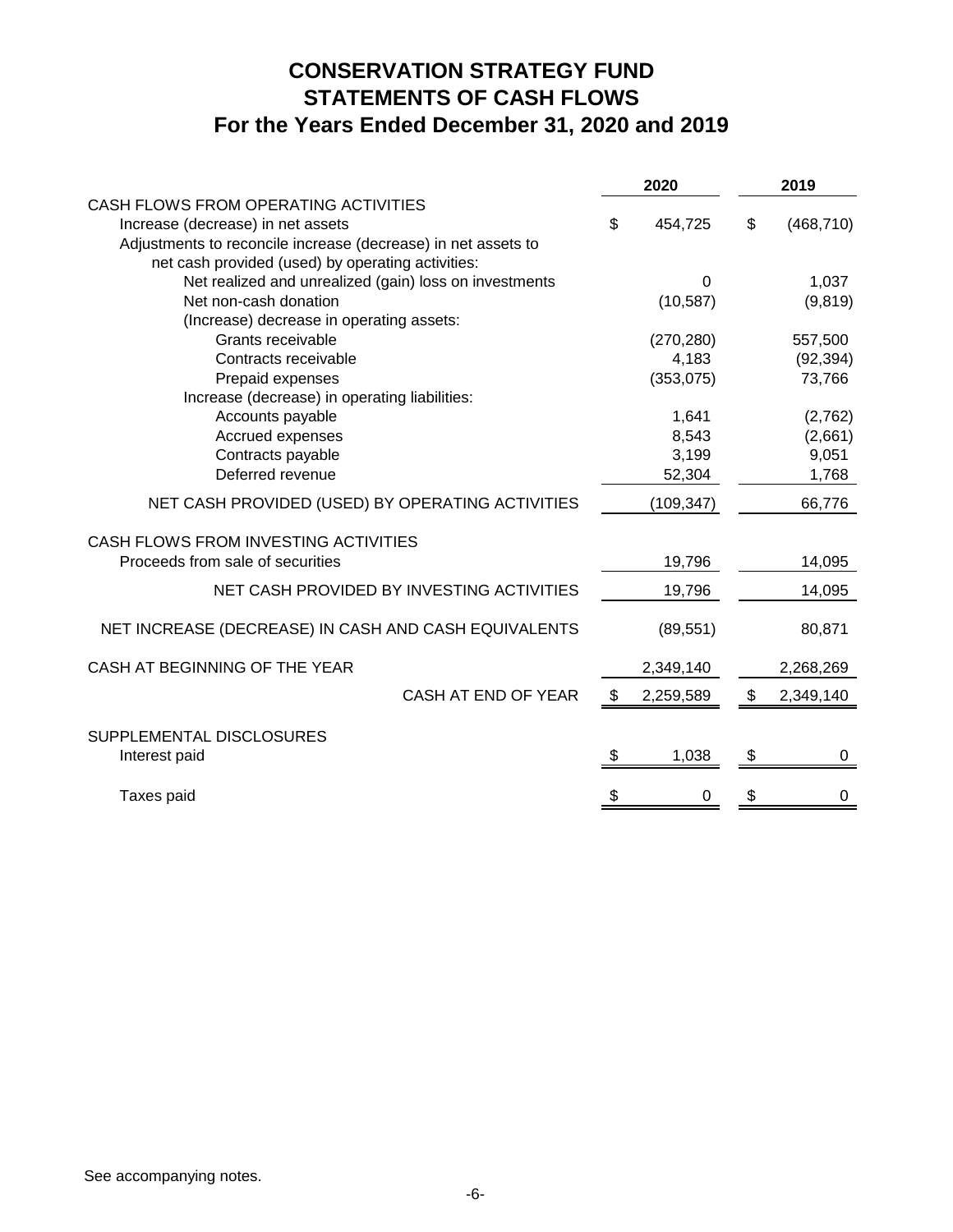## **NOTE A – SUMMARY OF SIGNIFICANT ACCOUNTING POLICIES**

This summary of significant accounting policies of Conservation Strategy Fund (CSF) is presented to assist in understanding CSF's financial statements. The financial statements and notes are representations of management, who is responsible for their integrity and objectivity. These accounting policies have been consistently applied in the preparation of the financial statements.

#### Nature of Activities

CSF is a nonprofit public charity corporation, founded in 1998. Its mission is to teach environmental organizations around the world to use economics and strategic analysis to conserve nature. CSF has an office in Arcata, California; La Paz, Bolivia, Indonesia and Lima, Peru. Contributions from private foundations, U.S. government agencies, individuals, and other conservation organizations primarily support CSF's activities.

#### Basis of Accounting

The accompanying financial statements have been prepared on the accrual basis of accounting, and accordingly reflect all significant receivables, payables and other liabilities.

#### **Estimates**

The preparation of financial statements in conformity with generally accepted accounting principles requires management to make estimates and assumptions that affect certain reported amounts and disclosures. Accordingly, actual results could differ from those estimates.

#### Cash and Cash Equivalents

For purposes of the statement of cash flows, CSF considers cash and cash equivalents to include all cash and money market accounts held in banks and other financial institutions, including certificates of deposit, with a maturity of three months or less. The carrying amounts reported in the statement of financial position approximate fair market values because of the short maturities of those instruments. CSF used to maintain a separate bank account to comply with a funder's requirement that cash be held in a separate account. As of December 31, 2020 and 2019, included in cash and cash equivalents is \$0 of funds subject to donor restrictions and reported as deferred revenue.

#### **Investments**

Investments in marketable equity securities with readily determinable fair values are stated at fair market value in the statement of financial position and are considered Level 1 investments. Unrealized gains and losses are included in the statement of activities.

### **Contributions**

CSF accounts for contributions received and made in accordance with accounting standards for not-for-profit organizations. Contributions received are recorded as unrestricted, temporarily restricted, or permanently restricted support depending on the nature of donor restrictions, if any.

#### Allowance for Doubtful Accounts

CSF evaluates the collectability of program fees, grants and contracts receivable in order to determine the allowance for doubtful accounts. As of December 31, 2020 and 2019, CSF determined the various receivables are fully collectable and recorded \$0 for the allowance for doubtful accounts. Based on historical experience, CSF does not expect amounts to become uncollectible, however if they are, they will be charged to operations as a bad debt expense. The impact of any bad debt expense recorded in the future is expected to be immaterial to the financial statements.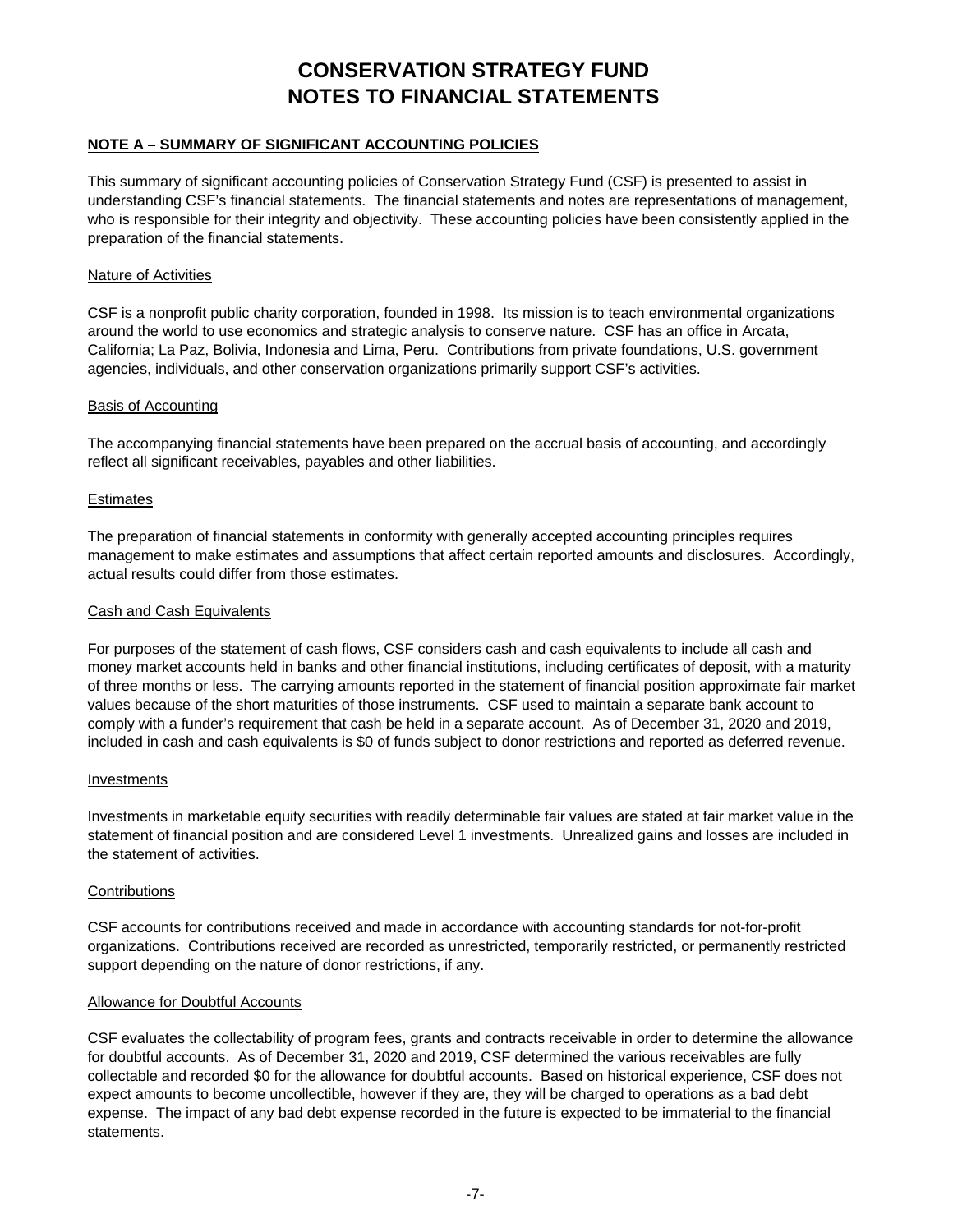## **Equipment**

Equipment is capitalized at its estimated fair value when donated or at cost when purchased. Equipment donations are reported as unrestricted support unless the donor has restricted the donated asset for a specific purpose. Equipment is depreciated using the straight-line method, over the asset's estimated useful life, which ranges from five to seven years. CSF's threshold for capitalizing equipment is \$5,000.

### Adoption of New Accounting Standard

In May 2014, the Financial Accounting Standards Board ("FASB") issued Accounting Standards Update ("ASU") No. 2014-09, "Revenue from Contracts with Customers (Topic 606)". The ASU and all subsequently issued clarifying ASUs replaced most existing revenue recognition guidance in U.S.GAAP. The ASU also required expanded disclosures relating to the nature, amount, timing, and uncertainty of revenue and cash flows arising from contracts with customers. The Company adopted the new standard effective January 1, 2020, the first day of the Company's fiscal year using the modified retrospective approach.

As part of the adoption of the ASU, the Company elected the following transition practical expedients: (i) to reflect the aggregate of all contract modifications that occurred prior to the date of initial application when identifying satisfied and unsatisfied performance obligations, determining the transaction price, and allocaing the transaction price; and (ii) to apply the standard only to contracts that are not completed at the initial date of application. Because contract modifications are minimal, there is not a significant impact as a result of electing these practical expedients.

The adoption resulted in no change to retained earnings as of January 1, 2020.

#### Revenue Recognition

CSF recognizes revenue on the accrual basis of accounting. Contract revenue and program fees are recognized as revenue in the period in which the services are provided. All contract revenue is for performance obligations satisfied over time. Revenue on long-term contracts is matched with expenses each quarter and any profit or loss is recognized when the project is complete. Grants and other contributions of cash and other assets are reported as temporarily restricted support if they are received with donor stipulations that limit the use of the donated assets. When a donor restriction expires (either by passage of time or by use) temporarily restricted net assets are reclassified to unrestricted net assets and reported in the statement of activities as net assets released from restrictions.

### Contract Assets and Liabilities

There are no contract assets on the balance sheet and contract liabilities are deferred revenues.

#### Performance Obligations

For performance obligations related to contracts, control transfers to the customer over time. The service being provided is consulting and a report that is produced. The revenue is based on the contract price and the payment schedule is agreed to by both parties and stated in the contract. Revenue is recognized based on actual costs incurred on the project.

#### Variable Considerations

There are no elements of variable consideration in the contracts and no financing components.

#### **Scholarships**

CSF offers scholarships and discounts to attendees of the International Training Course. Program fee income reflects the net of gross fees for all attendees less the scholarship awarded or the discount provided.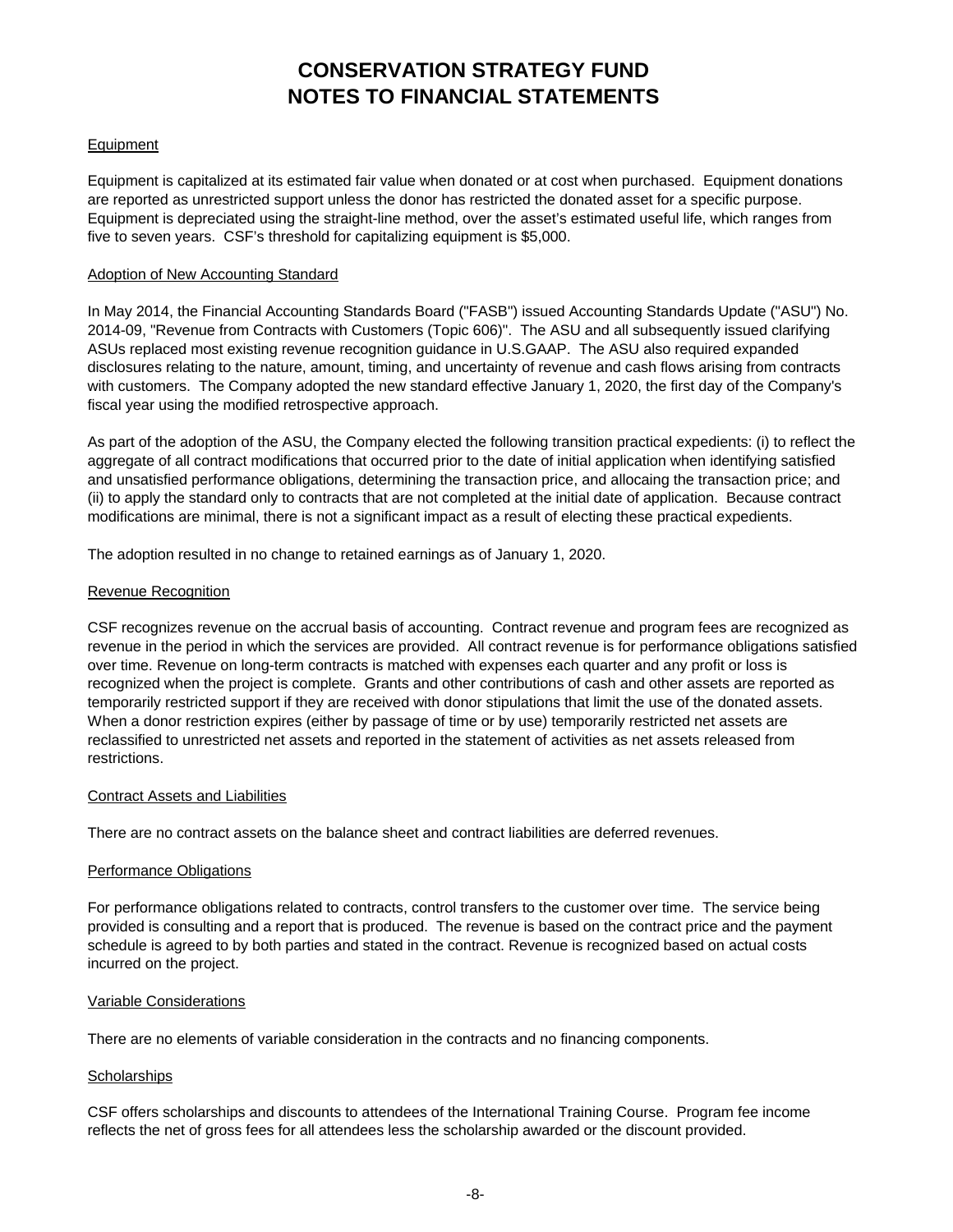## Program Services

CSF has trained over 3,500 people from 90 countries and has conducted over a hundred economic analyses that have shaped decision-making across the globe. CSF project partners range from local activists and indigenous tribes to large international non-governmental organizations and development banks. CSF focuses its work in regions where capacity needs are intense, and which still have tremendous conservation opportunities – particularly in tropical forests rich in biodiversity. CSF analyses in these regions have influenced more than \$21 billion in investment decisions and helped conserve more than 60 million acres of natural ecosystems, with untold benefits for human communities.

### Management and General

Management and general includes the functions necessary to ensure coordination and articulation of CSF's program strategy through executive management, maintaining program administration, and managing the financial responsibilities of CSF.

### Fundraising

Fundraising provides the structure necessary to encourage and secure public support from U.S. government agencies and private financial support from individuals, foundations and corporations.

#### Donated Services and Materials

CSF receives a significant amount of donated services from unpaid volunteers who assist in fundraising and special projects. No amounts have been recognized in the statement of activities because the criteria for recognition as contributed services have not been satisfied. Donated goods, when received, are reflected as in-kind contributions in the accompanying statements at their estimated fair market values at date of receipt.

### Indirect Cost Allocations

The financial statements report certain categories of expenses that are attributable to program activities and supporting activities. Therefore, these expenses require allocation on a reasonable basis that is consistently applied. The costs of providing various programs and other activities have been summarized on a functional basis in the statement of activities and in the statement of functional expenses. Indirect costs (shared costs and overhead costs) are allocated using U.S. direct staff hours. The cost allocation plan is applied consistently to all programs regardless of funding source and negotiated indirect rate. The process for the allocation is: 1) each office has a separate project code to bill recurring approved share costs, 2) on a quarterly basis, the cost allocation percentage is determined by summing the hours worked on all projects by direct staff, and 3) the accounting system's indirect allocation function distributes those percentages to projects and funders by creating allocation steps and groups to distribute those costs. The field offices' costs are shared to the projects being implemented by staff located in those countries. The U.S. costs are shared to projects where U.S. based staff and consultants are working directly.

### Tax Exempt Status

CSF is exempt from federal and state income taxes under Internal Revenue Code (IRC) Section 501(c)(3) and California Revenue and Taxation code Section 23701.

The Organization's federal and state tax returns are subject to possible examination by the taxing authorities until the expiration of the related statutes of limitations on those tax returns. In general, the federal and state income tax returns have three and four year statute of limitations, respectively. The Organization would recognize accrued interest and penalties associated with uncertain tax provisions, if any, as part of the income tax provision.

#### Net Assets

Unrestricted net assets include those assets over which the Board of Directors has discretionary control in carrying  $\overline{\mathcal{O}}$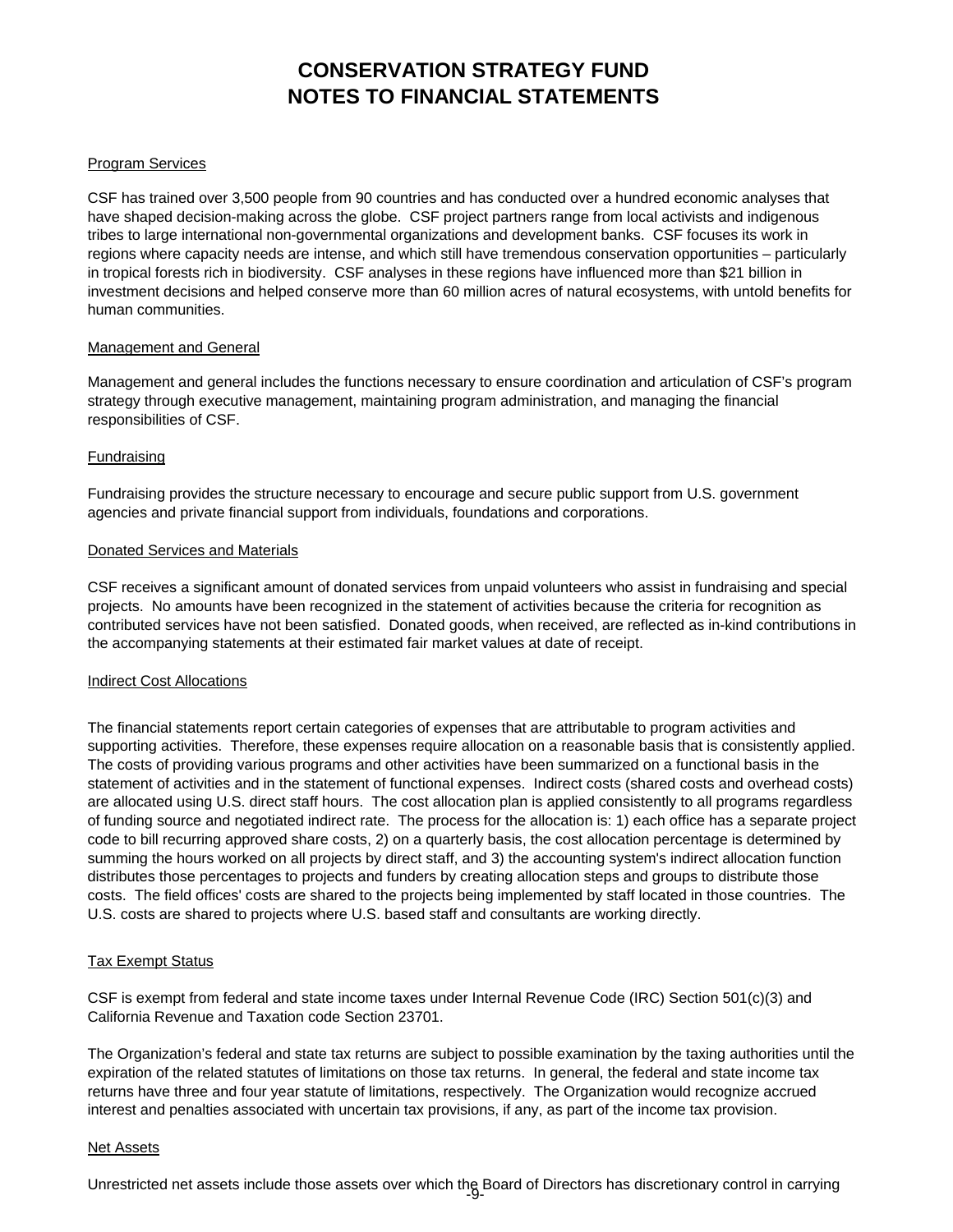out the operations of CSF. Temporarily restricted net assets include those subject to a donor or funding source restriction and for which the applicable restriction was not met at the end of the current reporting period. Permanently restricted net assets include those subject to non-expiring donor restrictions, such as endowments.

#### **Subsequent Events**

Management has evaluated subsequent events through September 28, 2021, the date on which the financial statements were available to be issued. Management is not aware of any subsequent events that require recognition or disclosure in the financial statements.

## **NOTE B — CONCENTRATIONS OF CREDIT RISK**

CSF maintains a majority of its cash in accounts at Wells Fargo Bank, JPMorgan Chase Bank and Edward Jones which, at times, may exceed federally insured limits. The maximum amount of loss due to this risk was \$1,221,636 as of December 31, 2020 and \$1,407,756 as of December 31, 2019. CSF has not experienced any losses in such accounts. Management believes CSF is not exposed to any significant credit risk related to cash.

## **NOTE C — AVAILABILITY OF FINANCIAL ASSETS**

The following reflects CSF's financial assets as of the balance sheet date, reduced by amounts not available for general use because of contractual or donor-imposed restrictions within one year of the balance sheet date.

|                                                                          | 2020            | 2019            |
|--------------------------------------------------------------------------|-----------------|-----------------|
| Financial assets, at year-end                                            | \$<br>2,709,869 | \$<br>2,538,349 |
| Less those unavailable for general expenditures within one year, due to: |                 |                 |
| Contractual or donor-imposed restrictions:                               |                 |                 |
| Restricted by donor with time or purpose restrictions                    | (1,593,350)     | (1,481,860)     |
| Board designations:                                                      |                 |                 |
| Amounts set aside for liquidity reserve                                  | (768,672)       | (763,000)       |
|                                                                          | 347,847         | 293,489         |
|                                                                          |                 |                 |

CSF periodically receives support of restricted contributions. Because a donor's restriction requires resources to be used in a particular manner or in a future period, CSF must maintain sufficient resources to meet those responsibilities to its donors. Thus, financial assets may not be available for general expenditure within one year. As part of CSF's liquidity management, it structures its financial assets to be available as its general expenditures, liabilities, and other obligations come due.

### **NOTE D — DEFINED CONTRIBUTION PENSION PLAN**

CSF has a SEP IRA plan. CSF full-time employees become eligible to participate in the plan on the first day of the month one-year subsequent to employee's date of hire. In 2019, CSF made contributions to the plan equal to 10% of the employee's gross salary. Employer contributions totaled \$41,667 and \$54,545 for the years ending December 31, 2020 and 2019, respectively.

## **NOTE E — COMMITMENTS AND CONTINGENCIES**

Conditions contained within the various contracts awarded to CSF are subject to the funding agency's criteria and regulations under which expenditures may be claimed and are subject to audit under such regulations and criteria. Occasionally, such audits may determine that certain costą mcurred against the grants may not comply with their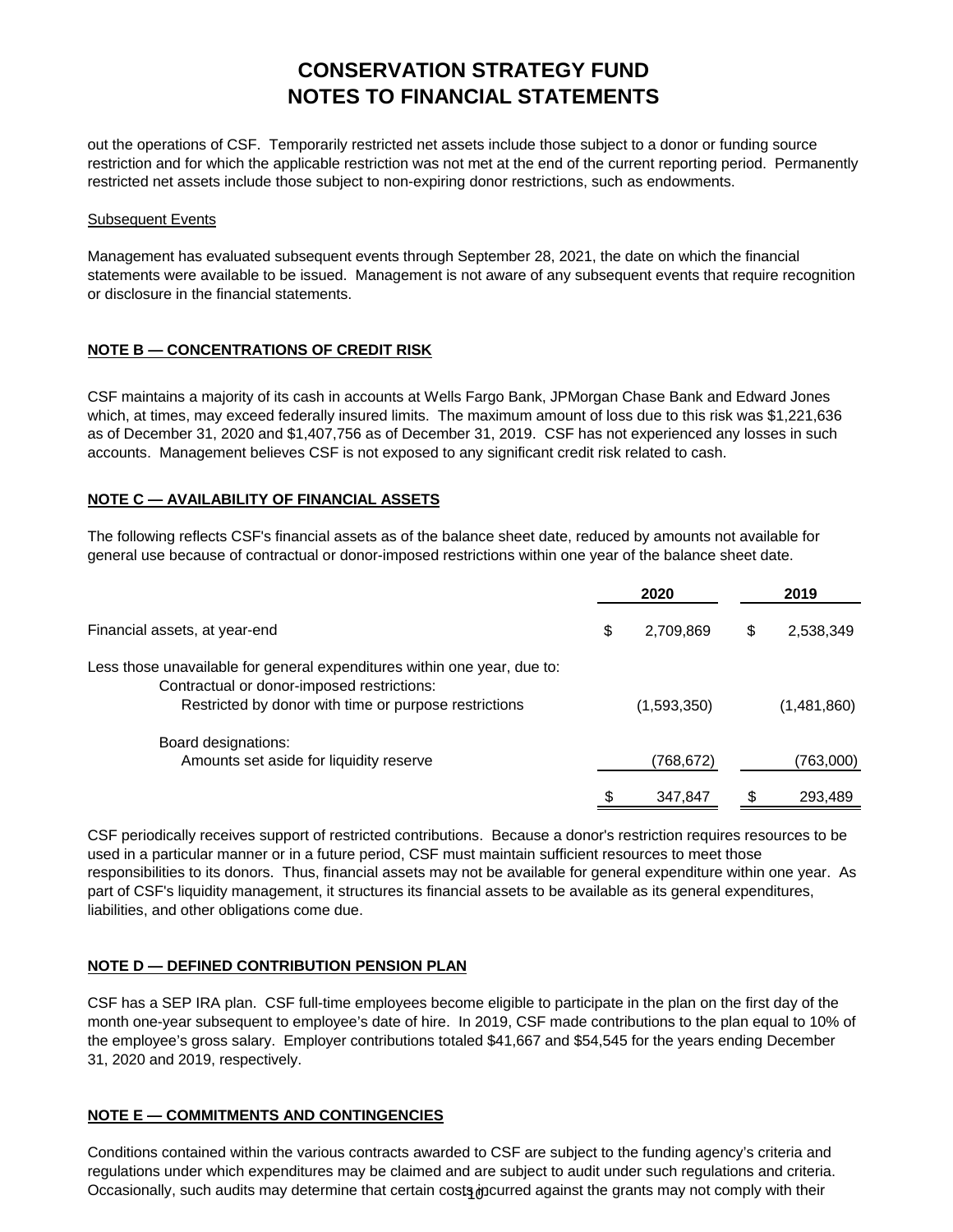established criteria. In such cases, CSF could be held responsible for repayments to the funding agency for any questioned costs or be subject to reductions of future funding. Management does not anticipate any questioned costs for the contracts and grants administered during the years ending December 31, 2020 and 2019.

## **NOTE F — CONCENTRATIONS**

During the years ended December 31, 2020 and 2019, \$698,572 and \$807,021, respectively, which is approximately 69% and 65% of CSF's current year funding from grants and awards, was awarded by three grantors.

## **NOTE G — RECEIVABLES**

Grants receivable at December 31, expected to be collected within one year, consist of the following:

|                                     | 2020 |         |  | 2019    |
|-------------------------------------|------|---------|--|---------|
| Cargill Foundation                  | \$   |         |  | 180,000 |
| David and Lucile Packard Foundation |      | 325,000 |  |         |
| <b>Environmental Defense Fund</b>   |      | 29.100  |  |         |
| <b>Porticus</b>                     |      | 96,180  |  |         |
| Total                               | S    | 450.280 |  | 180,000 |

All the grants are considered current.

Contracts receivable at December 31, consist of the following:

|                            | 2020 |        | 2019 |        |
|----------------------------|------|--------|------|--------|
| Forum Fisheries Agency     | \$   | 0      | \$   | 52,803 |
| Conservation International |      | 0      |      | 22,949 |
| <b>UNDP Paraguay</b>       |      | 40,310 |      | 4,689  |
| <b>UNDP Ecuador</b>        |      |        |      | 8,383  |
| <b>UNDP Colombia</b>       |      | 10,133 |      | 0      |
| The Nature Conservancy     |      | 33,882 |      | 3,570  |
| <b>PEW</b>                 |      | 1,319  |      | 0      |
| Namibia Nature Fund        |      | 2,567  |      | 0      |
|                            |      | 88,211 |      | 92,394 |

### **NOTE H — NET ASSETS WITH DONOR RESTRICTIONS**

At December 31, 2020, CSF's net assets with donor restrictions consist of the following:

|                                 | Beginning |           | Additions |         | Expended |           | Ending |           |
|---------------------------------|-----------|-----------|-----------|---------|----------|-----------|--------|-----------|
| <b>MacArthur Foundation</b>     | \$        | 132.517   | \$        | 0       | \$       | (80, 157) | \$     | 52,360    |
| The Handsel Foundation          |           | 20.198    |           | 0       |          |           |        | 20.198    |
| Packard Foundation              |           | 675,336   |           | 670,000 |          | (393,953) |        | 951,383   |
| Cargill Foundation              |           | 635,811   |           |         |          | (224,462) |        | 411,349   |
| <b>Walton Family Foundation</b> |           | 15,039    |           | 58,200  |          | (44, 219) |        | 29,020    |
| New Venture Fund                |           | 2,959     |           | 59,000  |          | (28, 299) |        | 33,660    |
| <b>Porticus</b>                 |           |           |           | 96,180  |          | (800)     |        | 95,380    |
|                                 |           | 1,481,860 |           | 883,380 | S.       | (771,890) |        | 1,593,350 |

All of the net assets with donor restrictions are restricted for the purpose stated in each grant.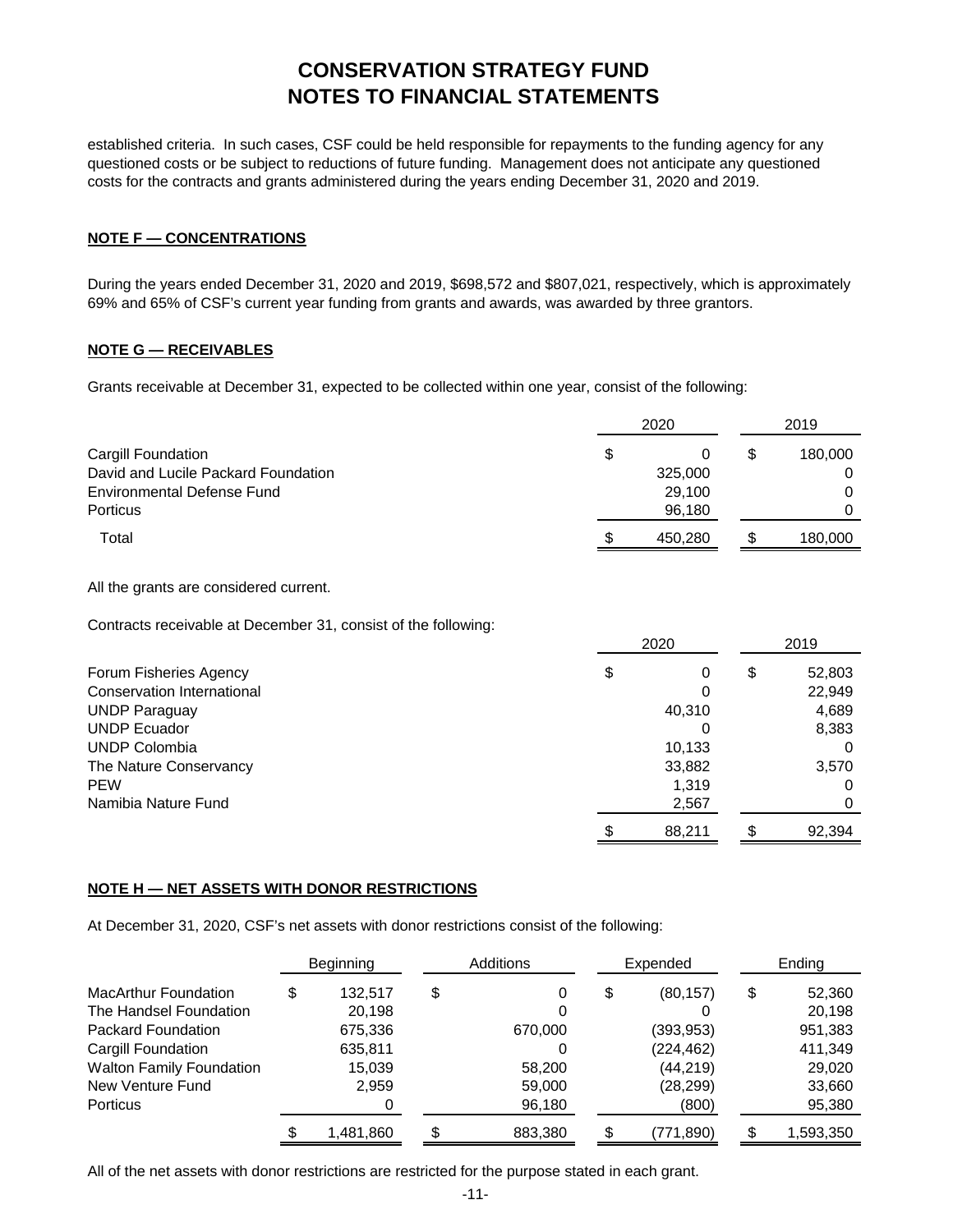|                                 |   | Beginning | Additions |    | Expended    |    | Ending    |
|---------------------------------|---|-----------|-----------|----|-------------|----|-----------|
| <b>MacArthur Foundation</b>     | S | 325,848   | \$        | \$ | (193, 331)  | \$ | 132,517   |
| Gordon & Betty Moore Fnd.       |   | 52,041    |           |    | (52,041)    |    |           |
| The Handsel Foundation          |   | 20.198    |           |    |             |    | 20,198    |
| Good Energies Foundation        |   | 9.793     | 54,503    |    | (64, 296)   |    |           |
| Packard Foundation              |   | 654,957   | 400,000   |    | (379,621)   |    | 675,336   |
| Cargill Foundation              |   | 869,881   |           |    | (234,070)   |    | 635,811   |
| <b>Walton Family Foundation</b> |   | 48.974    | 50,000    |    | (83, 935)   |    | 15,039    |
| New Venture Fund                |   |           | 182,500   |    | (179,541)   |    | 2,959     |
|                                 |   | 1,981,692 | 687,003   |    | (1,186,835) |    | 1,481,860 |

At December 31, 2019, CSF's net assets with donor restrictions consist of the following:

All of the net assets with donor restrictions are restricted for the purpose stated in each grant.

#### **NOTE I — DIRECT INCOME FROM FOREIGN OFFICES**

Direct income from foreign offices is as follows:

|                                 | 2020          |    |                   |
|---------------------------------|---------------|----|-------------------|
| <b>Brazil</b><br><b>Bolivia</b> | \$<br>318,224 | \$ | 238,667<br>16,637 |
|                                 | \$<br>318,224 | \$ | 255,304           |

### **NOTE J — LEASES**

CSF leases office space in Arcata, California, for \$1,025 per month on a month-to-month basis. CSF also leases office space in Peru and Bolivia. Total office rent expense for the year ending December 31, 2020 and 2019, is \$48,665 and \$65,598, respectively.

### **NOTE K — RELATED PARTIES**

CSF operates offices in Bolivia, Peru, Indonesia and Brazil. Brazil and Indonesia were incorporated as independent NGO's under the laws of their home countries. CSF's Executive Director is also a board member of the Brazilian and Indonesian organizations. CSF has entered into service agreements with the Brazilian and Indonesian organizations to provide conservation activities. For the years ending December 31, 2020 and 2019, payments to these organizations totaled \$541,845 and \$494,693, respectively.

#### **NOTE L — SUBSEQUENT EVENTS**

On March 11, 2020, the World Health Organization declared an outbreak of a coronovirus (COVID-19) a pandemic. The COVID-19 outbreak is disrupting supply chains and affecting production and sales across a range of industries. The extent of the impact of COVID-19 on CSF's operational and financial performance will depend on certain developments, including duration and spread of the outbreak, impact on customers, employees and vendors, all of which are uncertain and cannot be predicted. At this point, the extent to which COVID-19 may impact the financial condition or results of operations is uncertain.

In April of 2020 CSF was loaned proceeds ('loan") from Chase Bank, in the aggregate amount of \$112,000, pursuant to the Paycheck Protection Program (PPP) under Division A, Title 1 of the CARES Act, which was enacted March 27,